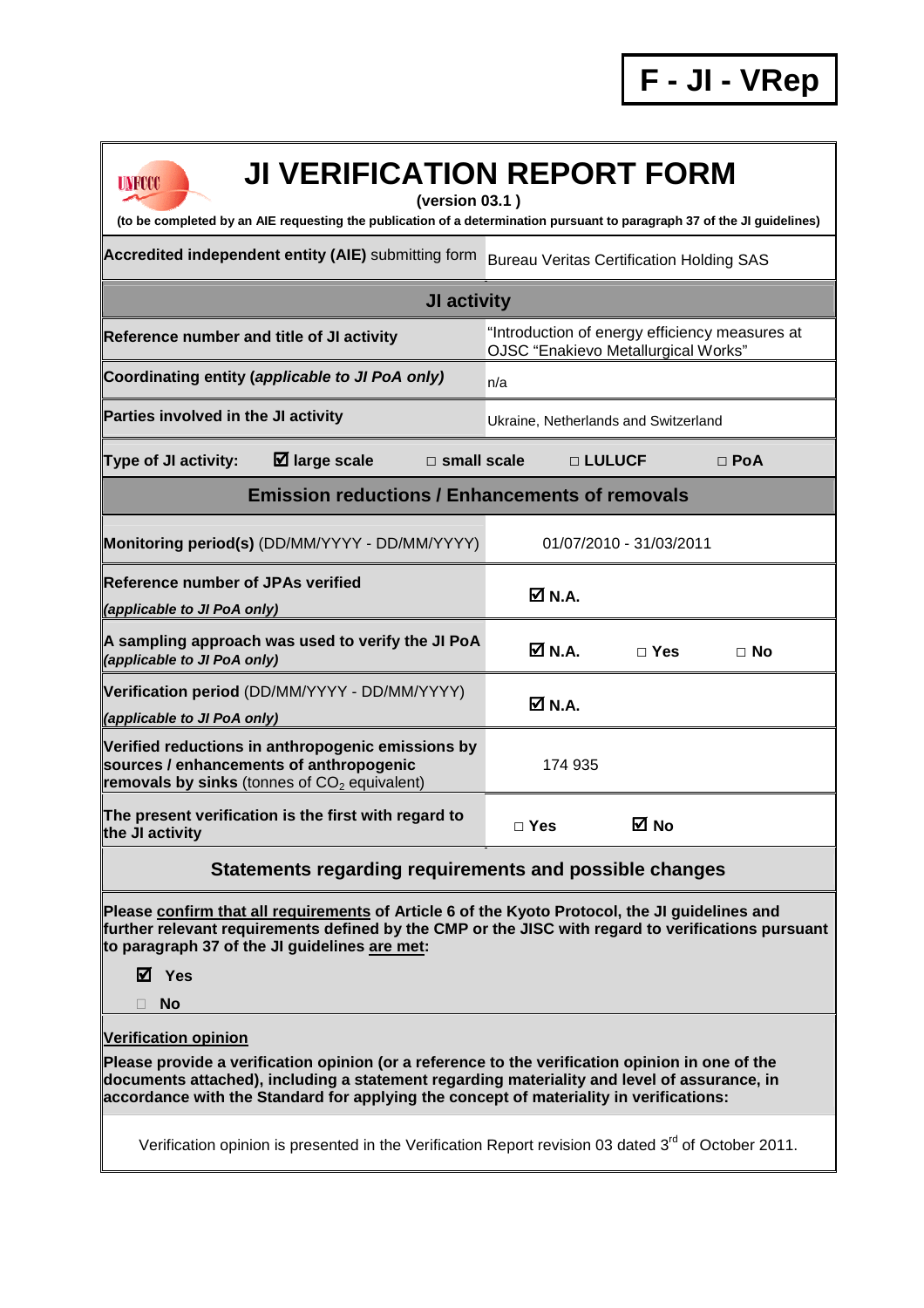|                                                               |                         | The project design was revised after the<br>determination has been deemed final                                                                                                                                                                                                                             | $\Box$ Yes                   |              | M No             |
|---------------------------------------------------------------|-------------------------|-------------------------------------------------------------------------------------------------------------------------------------------------------------------------------------------------------------------------------------------------------------------------------------------------------------|------------------------------|--------------|------------------|
|                                                               |                         | If yes, please list all revisions to the project design<br>and express a determination opinion (or provide a<br>reference to an attached document containing the<br>required information)                                                                                                                   | Ø N.A.                       |              |                  |
|                                                               |                         | If project design was revised, please confirm that<br>conditions defined by paragraph 33 of the JI<br>guidelines are still met                                                                                                                                                                              | <b>☑ N.A.</b>                | $\Box$ Yes   | $\Box$ No        |
| opinion                                                       |                         | If project design was revised, please confirm that<br>the changes do not alter the original determination                                                                                                                                                                                                   | Ø N.A.                       | $\Box$ Yes   | $\Box$ No        |
|                                                               |                         | If project design was revised, please confirm that:                                                                                                                                                                                                                                                         |                              |              |                  |
| (a)                                                           | changed                 | Physical location of the project has not                                                                                                                                                                                                                                                                    | $\overline{\mathbf{M}}$ N.A. | $\sqcap$ Yes | $\Box$ No        |
|                                                               |                         | (b) If emission sources have changed, they are<br>reflected in an updated monitoring plan                                                                                                                                                                                                                   | <b>☑ N.A.</b>                | $\Box$ Yes   | $\Box$ No        |
|                                                               |                         | (c) Baseline scenario has not changed                                                                                                                                                                                                                                                                       | <b>Ø</b> N.A.                | $\Box$ Yes   | $\Box$ No        |
|                                                               |                         | (d) Changes are consistent with JI specific<br>approach or CDM methodology upon which<br>the determination was prepared for the project                                                                                                                                                                     | $\boxtimes$ N.A.             | $\Box$ Yes   | $\Box$ No        |
|                                                               |                         | The monitoring plan was revised                                                                                                                                                                                                                                                                             | $\Box$ Yes                   |              | ⊠ No             |
|                                                               |                         | If yes, please inform for which technologies and<br>measures under each type of JPA the monitoring plan<br>was revised (applicable to JI PoA only)                                                                                                                                                          |                              |              |                  |
| monitoring plans                                              |                         | The revisions to the monitoring plan improve the<br>accuracy and/or applicability of information<br>collected, compared to the original monitoring plan<br>without changing conformity with the relevant<br>rules and regulations for the establishment of                                                  | $\Box$ Yes                   | $\Box$ No    | $\boxtimes$ N.A. |
|                                                               |                         | List of documents attached to the verification report form                                                                                                                                                                                                                                                  |                              |              |                  |
|                                                               |                         | Please attach relevant documents used in the verification process and check mark below accordingly                                                                                                                                                                                                          |                              |              |                  |
| ☑                                                             |                         | <b>Verification report</b>                                                                                                                                                                                                                                                                                  |                              |              |                  |
| Written approvals by the Parties involved, if applicable<br>☑ |                         |                                                                                                                                                                                                                                                                                                             |                              |              |                  |
| ☑                                                             | <b>Other documents:</b> |                                                                                                                                                                                                                                                                                                             |                              |              |                  |
|                                                               | $\Box$                  | Document listing all revisions to the project design, if applicable                                                                                                                                                                                                                                         |                              |              |                  |
|                                                               | $\Box$                  | Determination that the revisions to the project design, if applicable, do not alter the<br>original determination opinion and that the conditions defined by paragraph 33 of the<br>JI guidelines are still met                                                                                             |                              |              |                  |
|                                                               | □                       | Revised monitoring plan, if applicable                                                                                                                                                                                                                                                                      |                              |              |                  |
|                                                               | $\Box$                  | Determination that the revisions to the monitoring plan, if applicable, improve the<br>accuracy and/or applicability of information collected, compared to the original<br>monitoring plan without changing conformity with the relevant rules and regulations<br>for the establishment of monitoring plans |                              |              |                  |
|                                                               | ▫                       | Sampling plan, if applicable (JI PoA only)                                                                                                                                                                                                                                                                  |                              |              |                  |
|                                                               | ☑                       | Any other documents (please list): Emission Reductions Calculation Excel<br>Spreadsheet ver. 03                                                                                                                                                                                                             |                              |              |                  |

F